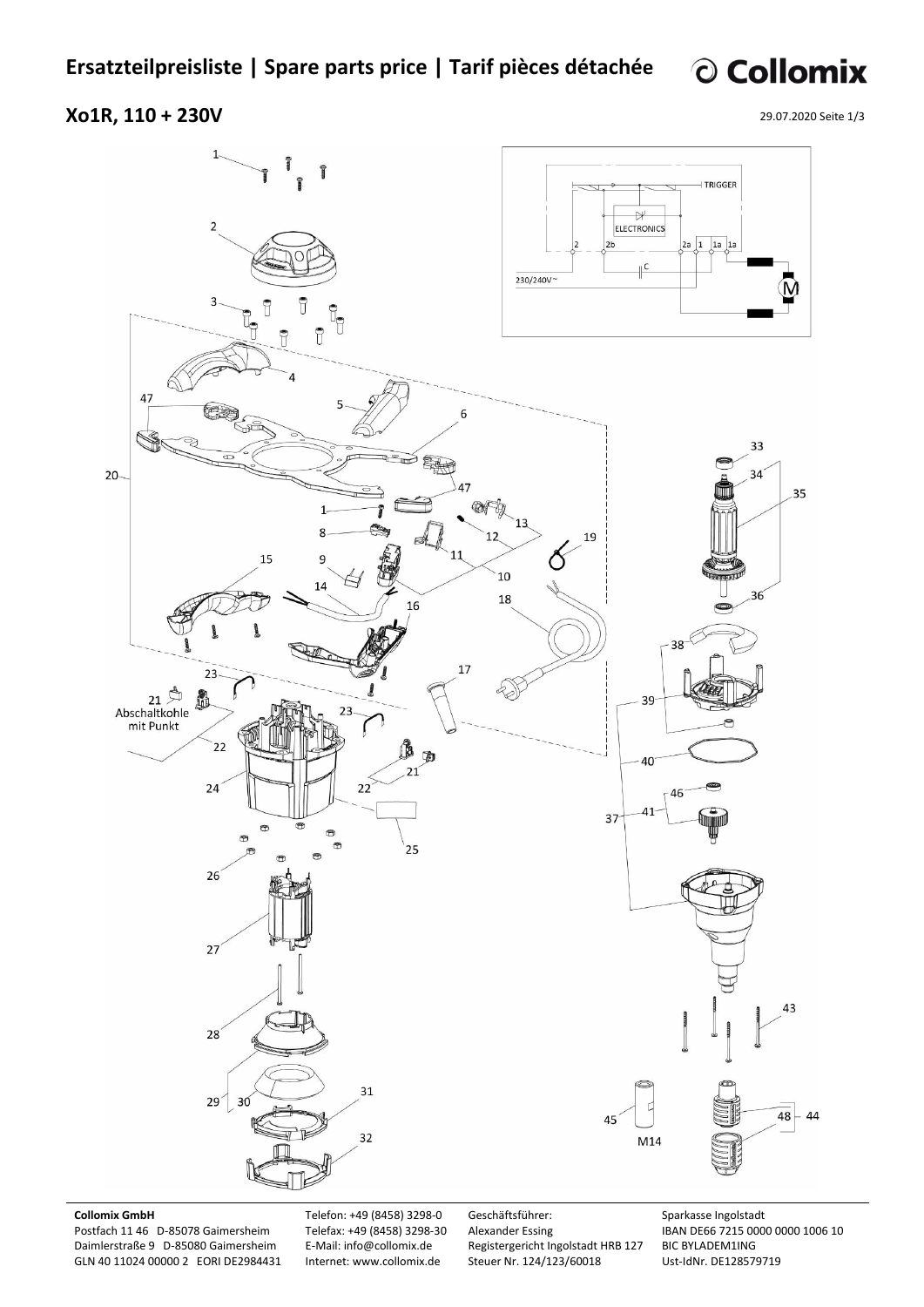# **Ersatzteilpreisliste | Spare parts price | Tarif pièces détachée**

## **Xo1R, 110 + 230V**

29.07.2020 Seite 2/3

© Collomix

|                | Art. Nr.  |                                                |                                 |                                         | Preis $\epsilon$ |
|----------------|-----------|------------------------------------------------|---------------------------------|-----------------------------------------|------------------|
|                | Order No. |                                                |                                 |                                         | Price €          |
| <b>POS</b>     | N° réf    | <b>Artikel DE</b>                              | <b>Designation EN</b>           | <b>Designation FR</b>                   | Prix $\epsilon$  |
| 1              | 21042     | Schraube 4x16 Tx20                             | Screw 4x16 Tx20                 | Vis 4x16 Tx20                           | 0,40             |
| $\overline{2}$ | 21464     | Motordeckel                                    | Motor cover                     | Capot moteur                            | 3,70             |
| 3              | 21045     | Zylinderschraube M6x16 Tx30   Screw M6x16 Tx30 |                                 | Vis à tête cylindrique M6x16 Tx30       | 0,40             |
| 4              | 21392     | Griff links oben                               | Handle left top                 | Poignée à gauche haut                   | 2,10             |
| 5              | 21394     | Griff rechts oben                              | Handle right top                | Poignée à droite haut                   | 2,10             |
| 6              | 21068     | Griffbügel                                     | Handle                          | Poignée                                 | 21,70            |
| $\overline{7}$ | 21058     | Schraube 4x25 Tx20                             | Screw 4x25 Tx20                 | Vis 4x25 Tx20                           | 0,40             |
| 8              | 21047     | Zugentlastung                                  | Strain relief                   | Serre-câble                             | 0,60             |
| 9              | 21035     | Kondensator                                    | Capacitor                       | Condensateur                            | 1,60             |
| 10             | 21114     | Gasgeberschalter                               | Switch assy 230V                | Interrupteuer 230V                      | 19,60            |
| 10             | 21236     | Gasgebeschalter 110V                           | Switch assy 110V                | Interrupteuer 110V                      | 22,20            |
| 11             | 21034     | Halterung                                      | Clamp                           | Clip                                    | 0,60             |
| 12             | 21033     | Feder                                          | Spring                          | Ressort                                 | 0,40             |
| 13             | 21032     | Hebel                                          | Lever                           | Levier                                  | 0,60             |
| 14             | 21037     | Leitung Schalter 230V                          | Cable switch 230V               | Câble commutateur 230V                  | 2,60             |
| 14             | 21182     | Leitung Schalter 110V                          | Cable switch 110V               | Câble commutateur 110V                  | 2,60             |
| 15             | 21393     | Griff links unten                              | Handle left base                | Poignée à gauche bas                    | 2,10             |
| 16             | 21395     | Griff rechts unten                             | Handle right base               | Poignée à droite bas                    | 2,10             |
| 17             | 21038     | Kabeltülle 230V                                | Cable sleeve 230V               | Passe-fil 230V                          | 1,10             |
| 17             | 21071     | Kabeltülle 110V                                | Cable sleeve 110V               | Passe-fil 110V                          | 1,10             |
| 18             | 23557     | Netzkabel 230V EU                              | Mains cable 230V EU             | Câble d'alimentation secteur 230V EU    | 9,50             |
| 18             | 27030     | Netzkabel 230V CH                              | Mains cable 230V CH             | Câble d'alimentation secteur 230V CH    | 9,50             |
| 18             | 27053     | Netzkabel 230V UK                              | Mains cable 230V UK             | Câble d'alimentation secteur 230V UK    | 9,50             |
| 18             | 21061     | Netzkabel 230V AU                              | Mains cable 230V AU             | Câble d'alimentation secteur 230V AU    | 11,60            |
| 18             | 27054     | Netzkabel 110V US                              | Mains cable 110V US             | Câble d'alimentation secteur 110V US    | 11,60            |
| 18             | 27035     | Netzkabel 110V UK                              | Mains cable 110V UK             | Câble d'alimentation secteur 110V UK    | 11,60            |
| 19             | 61117     | Kabelbinder L 92 mm                            | Cable clip                      | Cosse de câble L 92 mm                  | 0,40             |
| 20             | 21418     | Griffbügel 230V EU kpl.                        | Handle 230V EU compl.           | Poignée 230V EU kpl.                    | 60,50            |
| 21             | 21076     | Kohlebürstensatz 230V                          | Carbon brush set 230V           | Balai de charbon set 230V               | 8,80             |
| 21             | 21217     | Kohlebürstensatz 110V                          | Carbon brush set 110V           | Balai de charbon set 110V               | 11,20            |
| 22             | 21040     | Kohle mit Halter 230V (1                       | Carbon brushes with holder 230V | Porte-balai avec charbon 230V (1 pièce) | 7,80             |
|                |           | Stück)                                         |                                 |                                         |                  |
| 22             | 21171     | Kohle mit Halter 110V (1                       | Carbon brushes with holder 110V | Porte-balai avec charbon 110V (1 pièce) | 8,80             |
|                |           | Stück)                                         |                                 |                                         |                  |
| 23             | 21039     | Litze 230V                                     | Wire 230V                       | Câble 230V                              | 1,00             |
| 23             | 21181     | Litze 110V                                     | Wire 110V                       | Câble 110V                              | 1,30             |
| 24             | 21001     | Motorgehäuse                                   | Motor housing                   | Carter de moteur                        | 9,30             |
| 25             | 21407     | Aufkleber Xo1R                                 | Logo sticker Xo1R               | Autocollant Logo Xo1R                   | 0,60             |
| 26             | 21046     | 6-Kant-Mutter                                  | Hexagon nut                     | Écrou hexagonal M6                      | 0,40             |
| 27             | 21253     | Stator 230V                                    | Stator 230V                     | Stator 230V                             | 28,90            |
| 27             | 21169     | Stator 110V                                    | Stator 110V                     | Stator 110V                             | 27,90            |
| 28             | 21044     | Thermoplastschraube                            | Screw 3,5x70/25 Tx15            | Vis 3,5x70/25 Tx15                      | 0,60             |
|                |           | 3,5x70/35 Tx15                                 |                                 |                                         |                  |
| 29             | 21116     | Luftleitscheibe                                | Baffle plate                    | Protection antipoussière                | 3,70             |
| 30             | 21015     | Akustikschaum                                  | Acoustic foam                   | Mousse acoustique                       | 1,90             |
| 31             | 21263     | Luftführungsring                               | Rectifier                       | Anneau de guidage aérien                | 1,10             |
| 32             | 21264     | Luftauslassring                                | Air Outlet                      | Échappement d'air                       | 1,10             |
| 33             | 21025     | Lagerhülse                                     | Rubber sleeve                   | Douille de roulement                    | 0,60             |
| 34             | 21027     | Kugellager 626 2RS                             | Ball Bearing 626 2RS C3         | Roulement à billes 626 2RS C3           | 2,60             |
| 35             | 21252     | Rotor 230V                                     | Rotor 230V                      | Rotor 230V                              | 49,50            |
| 35             | 21216     | Rotor 110V                                     | Rotor 110V                      | Rotor 110V                              | 49,70            |
| 36             | 21028     | Kugellager 609 2RS                             | Ball Bearing 609 2RS            | Roulement à billes 609 2RS              |                  |
| 37             | 21118     | Getriebe 1-Gang                                | Gear compl.                     | Transmission complète                   | 2,90             |
|                |           |                                                |                                 |                                         | 88,60            |
| 38             | 21014     | Akustikschaum                                  | Acoustic foam                   | Mousse acoustique                       | 2,00             |

### **Collomix GmbH**

Postfach 11 46 D-85078 Gaimersheim Daimlerstraße 9 D-85080 Gaimersheim GLN 40 11024 00000 2 EORI DE2984431 Telefon: +49 (8458) 3298-0 Telefax: +49 (8458) 3298-30 E-Mail: info@collomix.de Internet: www.collomix.de

Geschäftsführer: Alexander Essing Registergericht Ingolstadt HRB 127 Steuer Nr. 124/123/60018

Sparkasse Ingolstadt IBAN DE66 7215 0000 0000 1006 10 BIC BYLADEM1ING Ust-IdNr. DE128579719